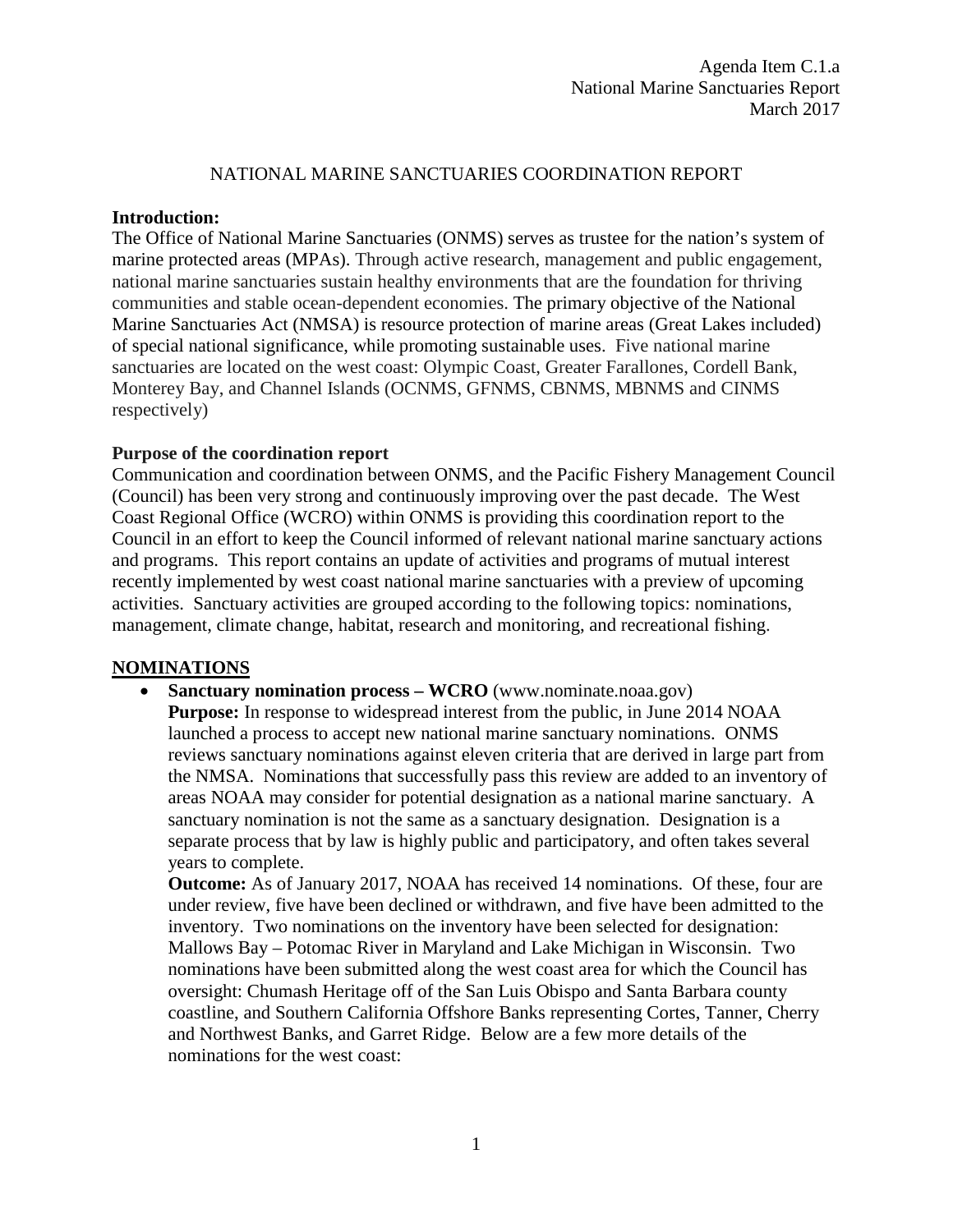#### o **Chumash Heritage National Marine Sanctuary Nomination**

The nomination was originally submitted in February 2015, and resubmitted after some revisions in July 2015 by the Northern Chumash Tribal Council. The second submission was added to the inventory of nominations on October 5, 2015, with community support from the public, elected officials, businesses, scientists, and environmental groups. The purpose of the nomination is to protect, study and interpret the region's abundant natural resources and maritime heritage, including the Chumash cultural heritage. The region contains an internationally significant ecological transition zone, supporting high biological diversity and densities of numerous important species. An additional purpose is to protect the economic health of the area, including commercial and recreational fisheries. The nomination further states that the proposed sanctuary should not have impact on treaty fishing rights, nor impose future regulations upon commercial or recreational fishing. There is not an active evaluation within ONMS at this time to consider moving this site forward for designation.

- o **Southern California Offshore Banks National Marine Sanctuary Nomination** The nomination was submitted January 9, 2017 by the Southern California Marine Institute and Vantuna Research Group. The proposal is currently under review. The proposal was submitted with letters of support from local university scientists, aquaria, and sport fishing interests. The nomination's purpose is to protect and manage critical offshore resources, including endangered and protected species such as white abalone (*Haliotis sorenseni*) and promote collaborative research. The proposal does not recommend curtailment of fisheries (commercial or recreational) or military activities, but emphasizes the need to coordinate these offshore activities with national security concerns while prohibiting oil and gas extraction and other industrial uses.
- **UNESCO World Heritage nomination - WCRO** (http://whc.unesco.org/en/list/) **Purpose:** The World Heritage program identifies and designates the most iconic natural and cultural resource sites in the world. NOAA has proposed for World Heritage designation the coastal and marine waters of central California as the California Current Conservation Complex. The World Heritage process requires that member countries maintain a 'Tentative List' of areas that could one day be nominated to the United Nations Educational, Scientific and Cultural Organization (UNESCO); the U.S. is in the process of updating its Tentative List, to which NOAA has submitted the California Current Conservation Complex. The nomination to the U.S. Tentative List is in recognition that the three national marine sanctuaries - CBNMS, GFNMS and MBNMS are complemented by several national parks, a national wildlife refuge, a national monument and numerous state protected areas. NOAA's proposal highlights the amazing biodiversity and wildlife of the area, long dubbed the 'Serengeti of the Sea', in coexistence with considerable human activity in the region. Importantly, these human activities are well managed through other regulatory actions, including strong and sensible fishing regulations and a healthy state coastal management program. Examples of places that are recognized as World Heritage sites include the Great Barrier Reef, Grand Canyon, Yellowstone, and Yosemite National Parks, along with the Acropolis in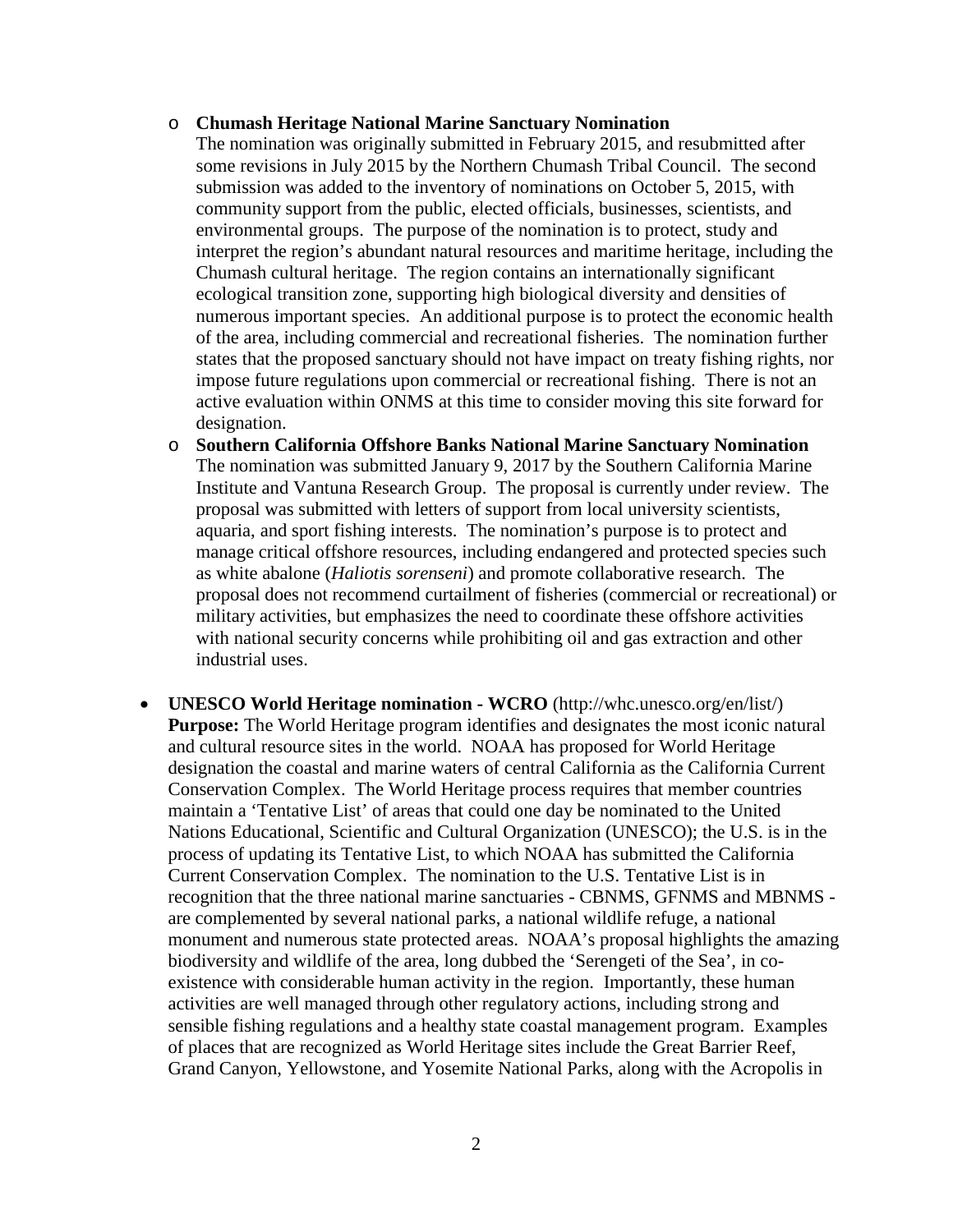Greece, and the Colosseum in Rome. The UNESCO process for consideration of an area to the World Heritage program is extensive and can take years to complete.

**Outcome:** The National Park Service published a Federal Register Notice on December 9, 2016 requesting comments on the existing and proposed additions to the U.S. Tentative List. The proposed California Current Conservation Complex is being considered as an addition to the U.S. Tentative List.

#### **Timeline:** Undetermined.

**Partners:** Numerous scientific organizations and related management agencies including the California Coastal Commission, National Parks Service and Bureau of Land Management.

### **MANAGEMENT**

• **Condition Report Update – CINMS (**[http://sanctuaries.noaa.gov/science/condition/\)](http://sanctuaries.noaa.gov/science/condition/) **Purpose:** The CINMS Condition Report is currently being updated. A sanctuary condition report provides a summary of resource conditions, specifically water quality, habitat, living resources and maritime archaeological resources in the sanctuary; describes pressures on those resources and the current condition and trends of sanctuary resources; and summarizes management responses to pressures that threaten the integrity of the sanctuary's marine environment. Timing of the report's development will allow it to serve as a precursor to inform a subsequent CINMS management plan revision process.

**Outcome:** Since release of the first CINMS condition report in 2009, the format and some of the questions have changed. The introduction of indicators greatly improved the ability to establish quantitative status and trends, and the use of confidence scores improves the certainty of the status and trend ratings. CINMS will be the first national marine sanctuary to write a report using the new national guidelines, which includes a section on ecosystem services. The revised CINMS Condition Report will be made available online.

**Timeline:** Full report completion/distribution is estimated to occur by the end of 2017, or in early 2018.

**Partners:** The CINMS Advisory Council's Research Activities Panel (RAP) was instrumental in vetting the report's assessment approach, identifying indicators to track over time, and participating in workshops to establish status and trends ratings. The RAP consists of local researchers within the University of California and Cal State systems, state agencies such as the California Department of Fish and Wildlife (CDFW), federal agencies such as the Bureau of Ocean Energy Management and the National Park Service, as well as local NGOs such as the Santa Barbara ChannelKeeper. Processed data and analyses were contributed by Partnership for Interdisciplinary Studies of Coastal Oceans (PISCO), Channel Islands National Park, Southern California Coastal Watershed Research Project, Santa Barbara Channel Long-term Ecological Research, Santa Barbara Channel Marine Biodiversity Observing Network, UCSB Plumes and Blooms Project, National Marine Fisheries Service (NMFS), CalCOFI, Multi-Agency Rocky Intertidal Network, and Marine Applied Research and Exploration.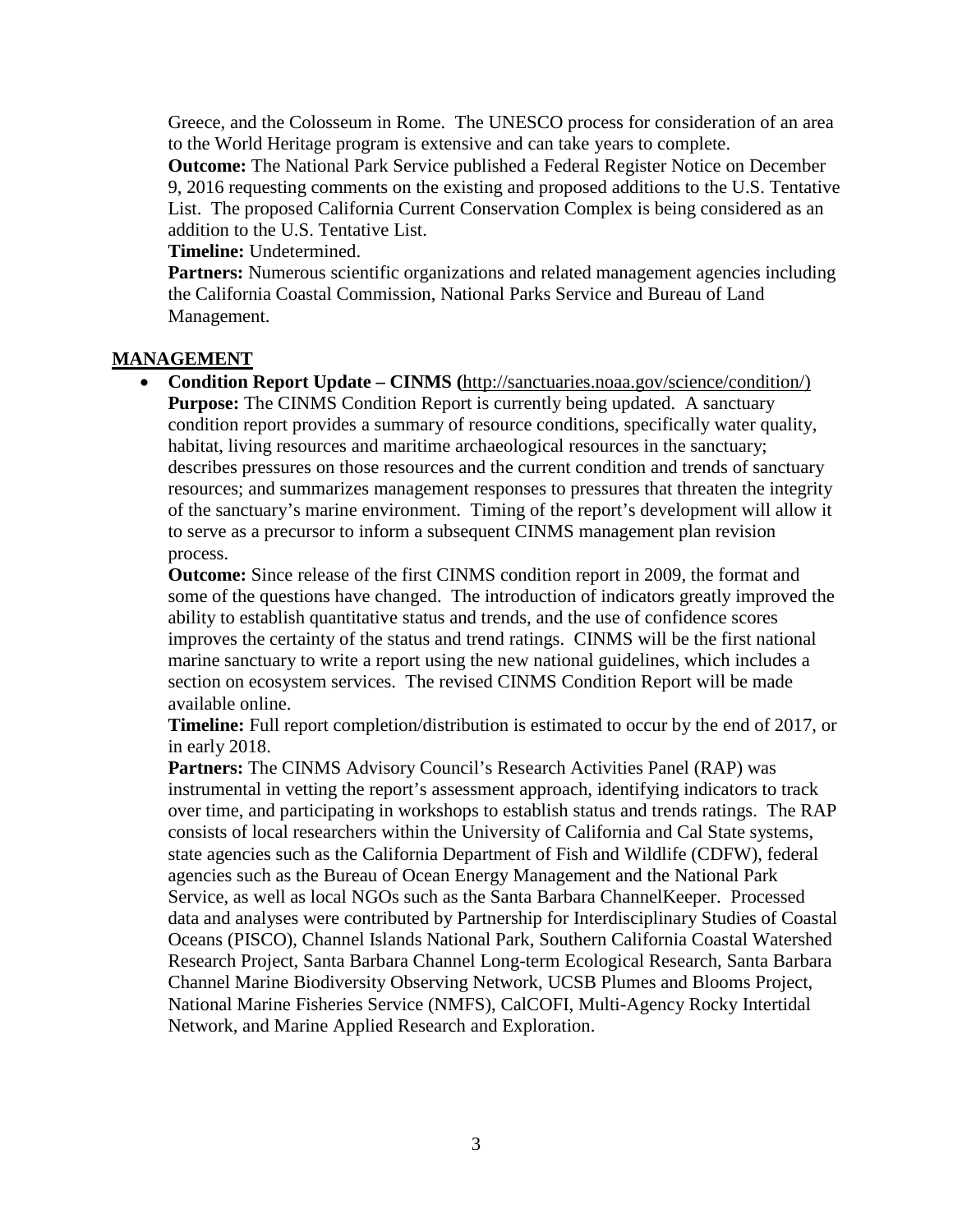### • **Management Plan Review – MBNMS**

(http://montereybay.noaa.gov/intro/mp/2015review/welcome.html) **Purpose**: MBNMS is revising and updating the 2008 Management Plan. The sanctuary kicked off management plan review (MPR) in the Fall of 2015 by issuing their most recently updated condition report, followed by public scoping. High priority issues identified by the public were wildlife disturbance (marine mammal harassment and whale entanglement), desalination, regional monitoring, and sediment management and beach loss. Staff have been developing draft outlines of new and revised action plans, while the MBNMS Advisory Council has been considering and discussing issues and providing input to staff on revisions and updates to the action plans. Two separate working groups of the sanctuary advisory council have been meeting to provide input on two issues identified as high priority by the advisory council: approaches to whales (wildlife disturbance), and acoustics (noise).

**Outcome**: Draft and final management plan, draft and final environmental analyses, and proposed and final regulations.

**Timeline:** MBNMS aims to issue for public comment a draft management plan, environmental analysis and proposed regulations by early 2018; a final draft of these documents is expected by mid-2019.

**Partners:** The MBNMS Advisory Council and other experts from local, state and federal partner agencies.

# **CLIMATE CHANGE**

### • **Climate-Smart Conservation Program – GFNMS**

(http://farallones.noaa.gov/manage/climate/)

**Purpose:** The "Climate-Smart Conservation" program is an initiative that integrates climate change science, monitoring, adaptation, mitigation, and communication into sanctuary management. Thereby promoting nature-based solutions to:

- o Reduce greenhouse gas emissions and enhance carbon sinks
- o Reduce climate change impacts on wildlife and people and enhance resilience
- o Sustain vibrant, diverse ecosystems

**Outcomes/Partners:** The Climate-Smart Conservation Program has worked with local experts and partners to develop the following regional resources:

- o *Green Operations Plan* (2008) provides over 130 strategies to reduce the greenhouse gas emissions that result from the facilities and operations of GFNMS, developed by representatives from the San Francisco Department of Environment, Golden Gate National Park, Presidio Trust, BAR Architects, and several members of the GFNMS Advisory Council.
- o *Climate Change Impacts Report* (2010), which provides a synopsis of the best available knowledge on observed and projected physical and biological impacts from climate change in north-central California coast and ocean ecosystems. The report is the outcome of a year and a half of intensive collaboration among local experts representing 16 agencies, organizations, and academic institutions to assess and downscale global climate change information into a regional climate change survey. Existing observations and science-based expectations were used to identify an extensive suite of potential climate change impacts to habitats, plants, and animals within the San Francisco Bay Area's unique ocean and coastal zones.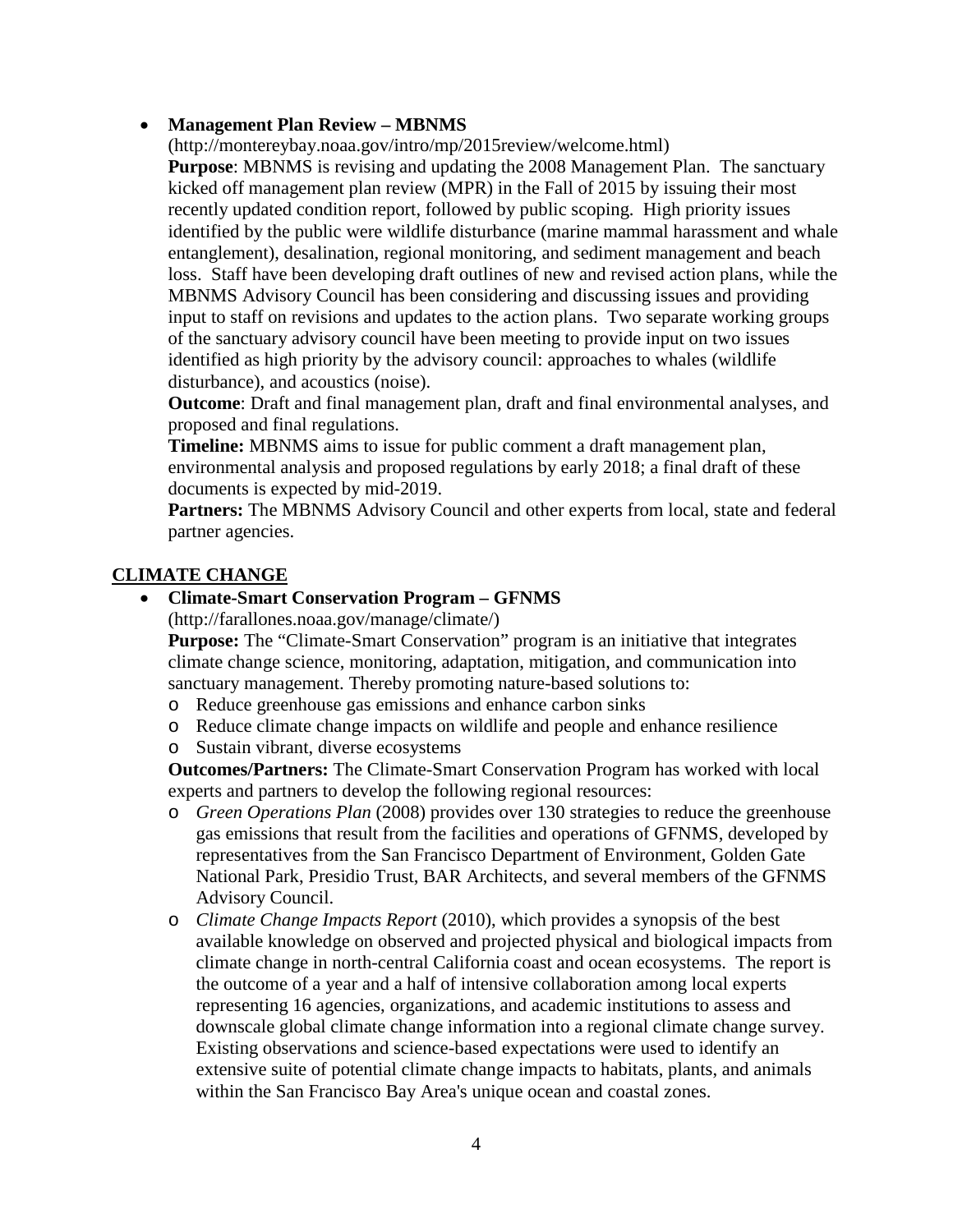- o *Ocean Climate Indicators Monitoring Inventory and Plan* (2013), a 2-year collaborative and interdisciplinary effort with input from over 50 regional research scientists and resource managers developed an indicators-based monitoring goal for the region and recommended objectives, strategies, and activities to meet this goal. The working group also developed recommendations for the priority levels of the monitoring activities; compiled information about the best-available monitoring for each indicator; assessed knowledge gaps that improved indicator monitoring could fill; and provided case studies of potential management uses for each indicator.
- o *Climate Change Vulnerability Assessment for the North-Central California Coast and Ocean* (2014) is a science-based effort to identify how and why focal resources (habitats, species, and ecosystem services) across the North-Central California coast and ocean region are likely to be affected by future climate conditions. The goal of this assessment is to provide expert-driven, scientifically sound assessments to enable marine resource managers to respond to, plan, and manage for the impacts of climate change to habitats, species, and ecosystem services within the region.
- o Sanctuary Climate Action Plan (2016), the result of a 2-year process to characterize climate impacts and vulnerabilities to sanctuary resources along the North-Central California coast and ocean, and to develop management strategies to respond to and decrease those vulnerabilities, ultimately enhancing resource resilience to climate impacts. The action plan represents the culmination of a sanctuary advisory council planning process that resulted in 78 adaptation strategy recommendations for the region's management agencies to take to enhance coastal habitat resilience.
- o *Rapid Vulnerability Assessment Tool* (2017): The Climate Program Coordinator of GFNMS in partnership with EcoAdapt and the Commission for Environmental Cooperation (CEC), created a Rapid Vulnerability Assessment (RVA) tool, and piloted this tool at two climate vulnerability assessment workshops for MPA managers in the Pacific Northwest and southern California. The Pacific Northwest workshop convened18 MPA managers, representing Parks Canada, Fisheries and Oceans Canada, Olympic Coast National Park and OCNMS. The SoCal workshop convened 29 MPA managers, representing the Mexican government, El Vizcaino Biosphere Reserve and Isla Guadalupe in Mexico, Channel Islands National Park and CINMS. The RVA tool is now being finalized with input from workshop participants, and will enable MPA managers across North America to better understand climate impacts to their resources and increase their capacity to respond with minimal financial burden.

#### • **Olympic Coast as a Sentinel Site for Ocean Acidification - OCNMS**

**Purpose:** Sanctuary advisory councils in each of the five west coast national marine sanctuaries have expressed concerns about the potential catastrophic impacts from ocean acidification to sanctuary resources. Seasonal upwelling of colder, nutrient rich water (with low pH) onto the continental shelf makes marine ecosystems on the west coast particularly vulnerable to ocean acidification. OCNMS is an ideal candidate to serve as a sentinel site for ocean acidification in the Pacific Northwest, as the effects of ocean acidification are likely to be detected first on the outer coast prior to the coastal Strait of Juan de Fuca and Puget Sound. Sentinel sites are places where coordinated environmental observations and applied science by government, tribal, academic, and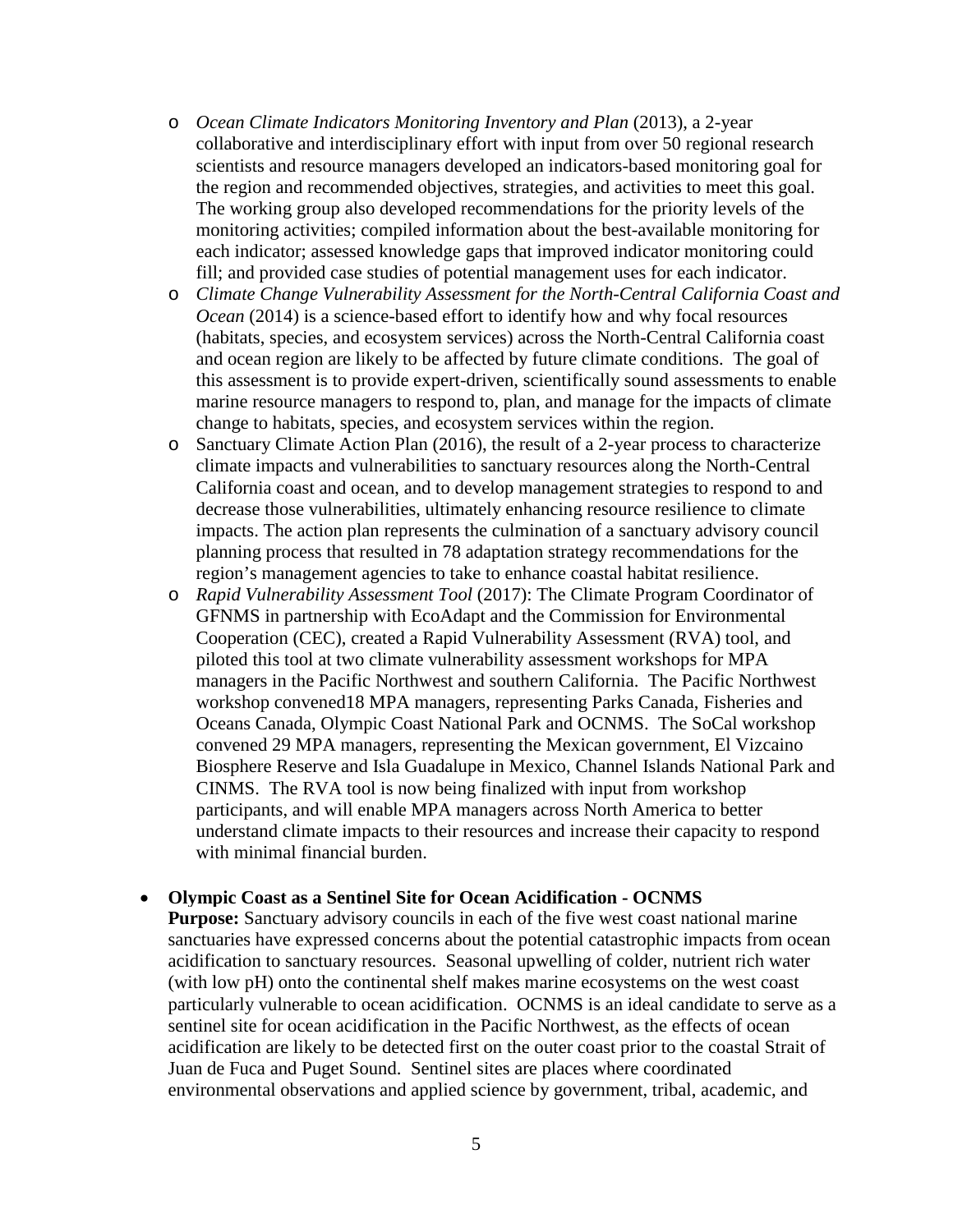citizen scientists enable early detection of conditions that are changing because of natural events and human induced change. Sentinel sites join, align, and focus capabilities for monitoring, research, data analysis, education and outreach to inform decisions on potential management actions related to pressing issues like ocean acidification. **Outcome:** In September 2016, OCNMS and NOAA's Ocean Acidification Program cohosted a workshop in Forks, Washington involving 45 subject matter experts, resource managers, and stakeholders to begin articulating the components of an ocean acidification sentinel site program for the Olympic Coast. OCNMS is currently working with its advisory council to further develop the concept, as well as working with partners to seek additional funding to implement key components, which will include enhanced monitoring and research, and education and outreach.

**Timeline:** As a result of the workshop this past fall, OCNMS has collaborated on the submission of two funding opportunities through NOAA's Ocean Acidification Program. If funded, work would begin in 2017.

**Partners:** Makah Tribe, Quileute Tribe, Hoh Tribe, Quinault Indian Nation, NOAA's Ocean Acidification Program, NOAA's Pacific Marine Environmental Lab, Northwest Association of Networked Ocean Observing System, Olympic National Park, Washington Department of Ecology, Washington Department of Natural Resources, Washington Department of Fish and Wildlife (WDFW), OCNMS Advisory Council, University of Washington Ocean Acidification Center, and Washington SeaGrant.

### • **Proposed Desalination Plants in Monterey Bay – MBNMS**

(http://montereybay.noaa.gov/resourcepro/resmanissues/desal-projects.html) **Purpose:** Because of federally- and state-ordered cutbacks from the Carmel River, CA, and drought conditions, several desalination projects are being proposed on the coastline adjacent to MBNMS. Staff of MBNMS are providing comprehensive and thorough NEPA review of three proposed desalination projects and subsequent reasonable and appropriate permit decisions as necessary. It is unlikely all three plants will be permitted and built, given that together they far exceed the water cutback required due to dam removal on the Carmel River. The MBNMS management plan of 2008 produced guidelines in coordination with NMFS to ensure that future desalination plants adjacent to the sanctuary are properly sited, designed, and operated to avoid damaging impacts to the marine environment, including fish and their habitat. MBNMS staff are using these guidelines to evaluate and advise the following projects:

o The California American Water Company (CalAm) project proposes to develop water supplies for Monterey District in the amount of 9.6 million gallons per day (MGD) using slant wells in Marina, CA. The CalAm project will significantly reduce draw down in the Carmel river basin, thereby protecting habitat for steelhead. The California Public Utilities Commission (CPUC) and MBNMS are lead agencies for the state and federal environmental reviews. The preferred alternative is a smaller desalination plant using a subsurface seawater intake system (the slant wells) combined with water recycling to replenish the groundwater.

**Timeline:** A public review of the environmental documents was initiated January 12, with a deadline of February 27, 2017. Three public meetings are being held in the central California region in February 2017.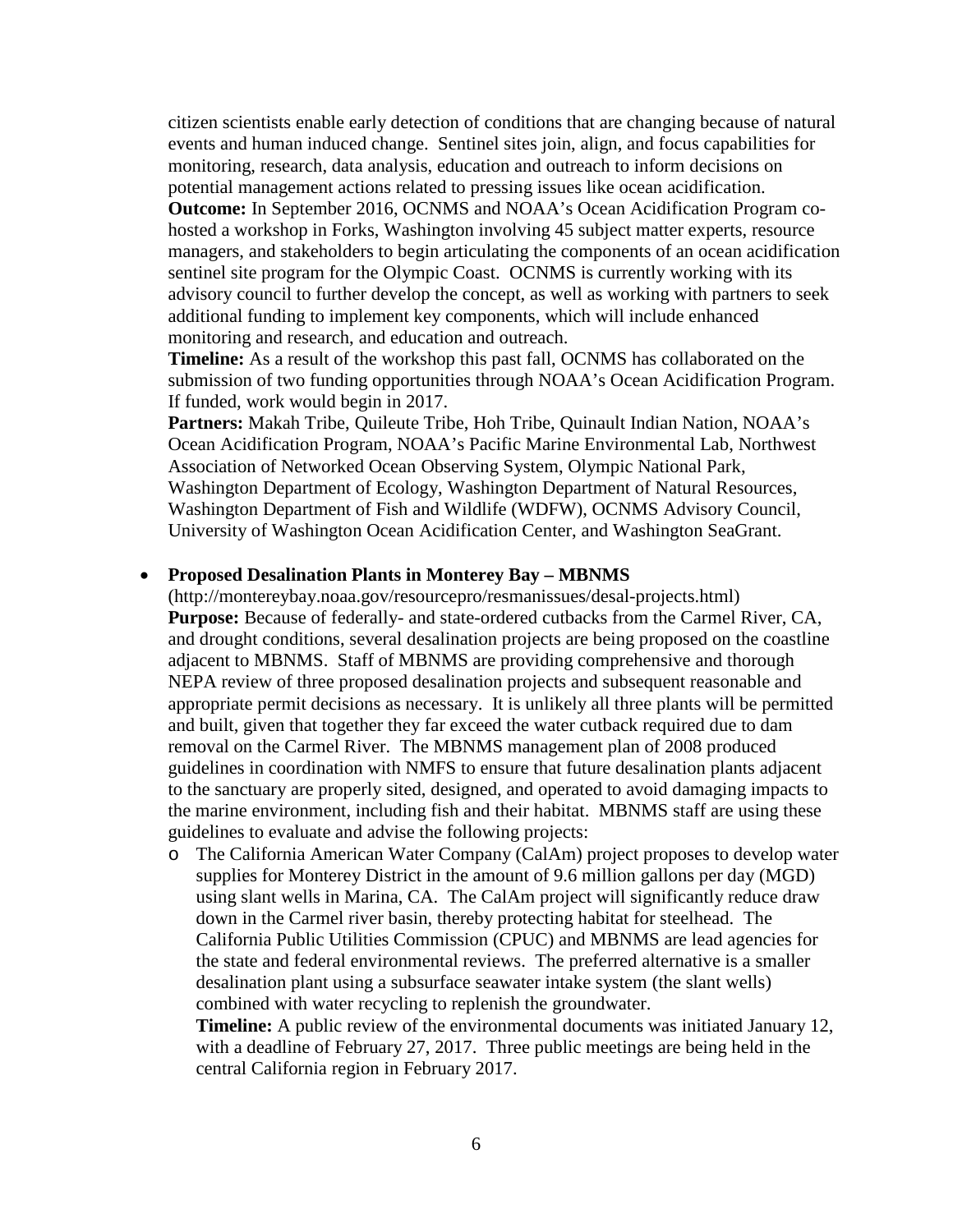o The DeepwaterDesal project proposes a 25 MGD desalination plant using an existing open water intake with new screens and a new outfall at Moss Landing, CA. The California State Lands Commission (CSLC) and MBNMS are lead agencies for review of the project.

**Timeline:** The state and federal draft environmental documents are slated for release in late 2017.

o The People's Moss Landing project proposes a 12 MGD desalination plant using a new screened open water intake and the extension of an existing outfall. The Moss Landing Harbor District (MLHD) and MBNMS are lead agencies.

**Timeline**: The lead agencies are currently working on a contract to develop a joint environmental review process.

**Outcome:** Joint state and federal environmental reviews and documents, and permit letters for three proposed desalination projects: CalAm, DeepwaterDesal, and People's of Moss Landing

**Partners:** CPUC, CSLC, MLHD, California Coastal Commission, California Regional Water Quality Control Board, CA State Water Board.

### **HABITAT**

### • **Southern California Seafloor Mapping Initiative – CINMS**

**Purpose:** Coastal zone and fisheries managers depend on fine scale bathymetry and habitat maps for an array of critical decisions, including navigational safety, disaster response, endangered species and fisheries management, conservation, research, energy development, and marine planning. Yet, in southern California nearly 90% of U.S. marine waters remain unmapped at an appropriate resolution. Within CINMS that number is over 50%, with the majority characterized by single beam and lead line data from the 1930s. To address this critical information gap, CINMS hosted two workshops in 2015 and 2016, bringing together offices across the NOAA family, and state and other federal partners to fill the gaps in seafloor data.

**Outcome:** Over 5,000 km<sup>2</sup> of seafloor mapping has occurred since the workshop, producing high resolution seafloor bathymetry and backscatter data as well as derived products such as habitat maps, rugosity, and other measures of seafloor complexity. Within CINMS alone, over 70% of the sanctuary now has high-resolution multibeam bathymetry and backscatter coverage. CINMS also just released a technical repor[t](http://sanctuaries.noaa.gov/science/conservation/seafloor-mapping-initiative.html) *[Southern California Seafloor Mapping Initiative: Identifying the Gaps and Prioritizing](http://sanctuaries.noaa.gov/science/conservation/seafloor-mapping-initiative.html)  [Future Efforts.](http://sanctuaries.noaa.gov/science/conservation/seafloor-mapping-initiative.html)* This report summarizes results from an August 2015 mapping workshop focused on identifying seafloor mapping requirements and prioritizing acquisition efforts. **Timeline:** Ongoing.

**Partners:** Over 20 individuals representing 20 agencies/NGOs/academic institutions have actively aided in the mapping effort to-date. Entities include California Ocean Protection Council, Bureau of Ocean Energy Management, U.S. Geological Survey, multiple offices within NOAA, Southern California Coastal Ocean Observing System, The Nature Conservancy, Monterey Bay Aquarium Research Institute (MBARI), Channel Islands National Park, University of California, Santa Barbara, U.S. Navy, California State University Monterey Bay, CDFW, Ocean Exploration Trust, U.S. Army Corps of Engineers, and California Coastal Commission.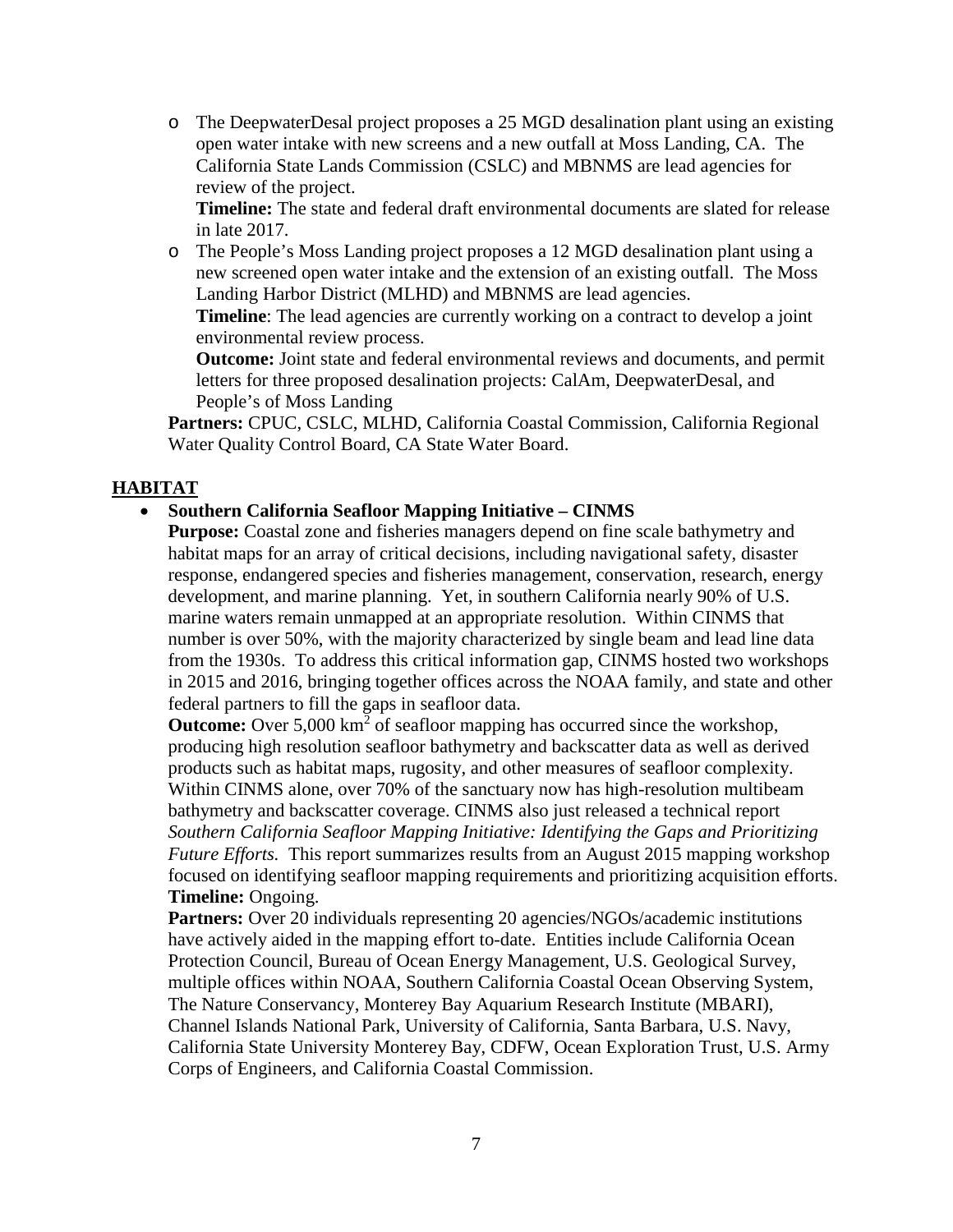### • **Seafloor Habitat Characterization - OCNMS**

**Purpose:** OCNMS has been working with the State of Washington and other stakeholders to define priorities for developing detailed seafloor characterization products to help inform marine spatial planning and other ocean management issues. Based on a prioritization process led by the State of Washington in 2015, OCNMS has led an effort to map habitats within the sanctuary and other coastal areas based on those priorities. **Outcome:** Sanctuary staff have created a seafloor atlas, available

at [http://olympiccoast.noaa.gov/science/habitatmapping/habitatmapping.html,](http://olympiccoast.noaa.gov/science/habitatmapping/habitatmapping.html) which provides a fine-scale map based on 35 multibeam and sidescan sonar surveys conducted from 2000 to 2013 in the northern sanctuary. As new surveys are completed, they will be added to the seafloor atlas. In May 2016, a team of experts from the College of Charleston, University of Washington and Oregon State University contributed to a NOAA-led, multi-disciplinary survey of Quinault Canyon in Olympic Coast National Marine Sanctuary using the NOAA Ship RAINIER. The survey gathered swath bathymetry, acoustic backscatter and water column data to help inform ocean management. Surveys revealed rocky outcrops along the canyon rim and a remarkable number of methane plumes throughout the water column. The RAINIER survey sets the stage for future ground truthing surveys by Remotely Operated Vehicles (ROVs) that will further investigate the release of methane at different depths and the presence of biogenic habitats on the previously unmapped ridges of the Quinault Canyon.

**Timeline:** Ongoing with additional surveys of Quinault canyon planned on R/V RAINIER in 2017, to be followed up with more detailed characterization of canyon habitats in summer 2017 off the E/V NAUTILUS. OCNMS has also submitted priorities to the NOAA fleet allocation system for outyears (2017-2019) to continue habitat mapping of the sanctuary.

**Partners:** Makah Tribe, Quileute Tribe, Hoh Tribe, Quinault Indian Nation, Washington Department of Ecology, Washington Department of Natural Resources, WDFW, NMFS, University of Washington, Oregon State University, NOAA's Coast Survey, Bob Ballard/Ocean Exploration Trust.

• **Joint Development of Habitat Framework for Washington's Outer Coast – OCNMS Purpose:** In 2015, the Olympic Coast Intergovernmental Policy Council (IPC), composed of the Makah Tribe, Quileute Tribe, Hoh Tribe, Quinault Indian Nation, WDFW, and OCNMS, agreed to work together on an initiative to create a common understanding of all information sources regarding habitat and its role in supporting marine ecosystems for the outer coast of Washington. Known as the 'Habitat Framework', the project aims to develop a comprehensive catalog to inform ecosystembased management, identify and protect important habitats, enhance coastal and marine spatial planning, and support other efforts to improve our understanding and protection of important marine resources. By creating a common information base, conflicts over issues such as defining essential fish habitat (EFH), should be reduced. The Habitat Framework describes habitat in terms of density, productivity and use; indicates whether there is an absence of data; and also builds-in other information sources in GIS. The Habitat Framework uses NOAA's Coastal Marine Ecological Classification System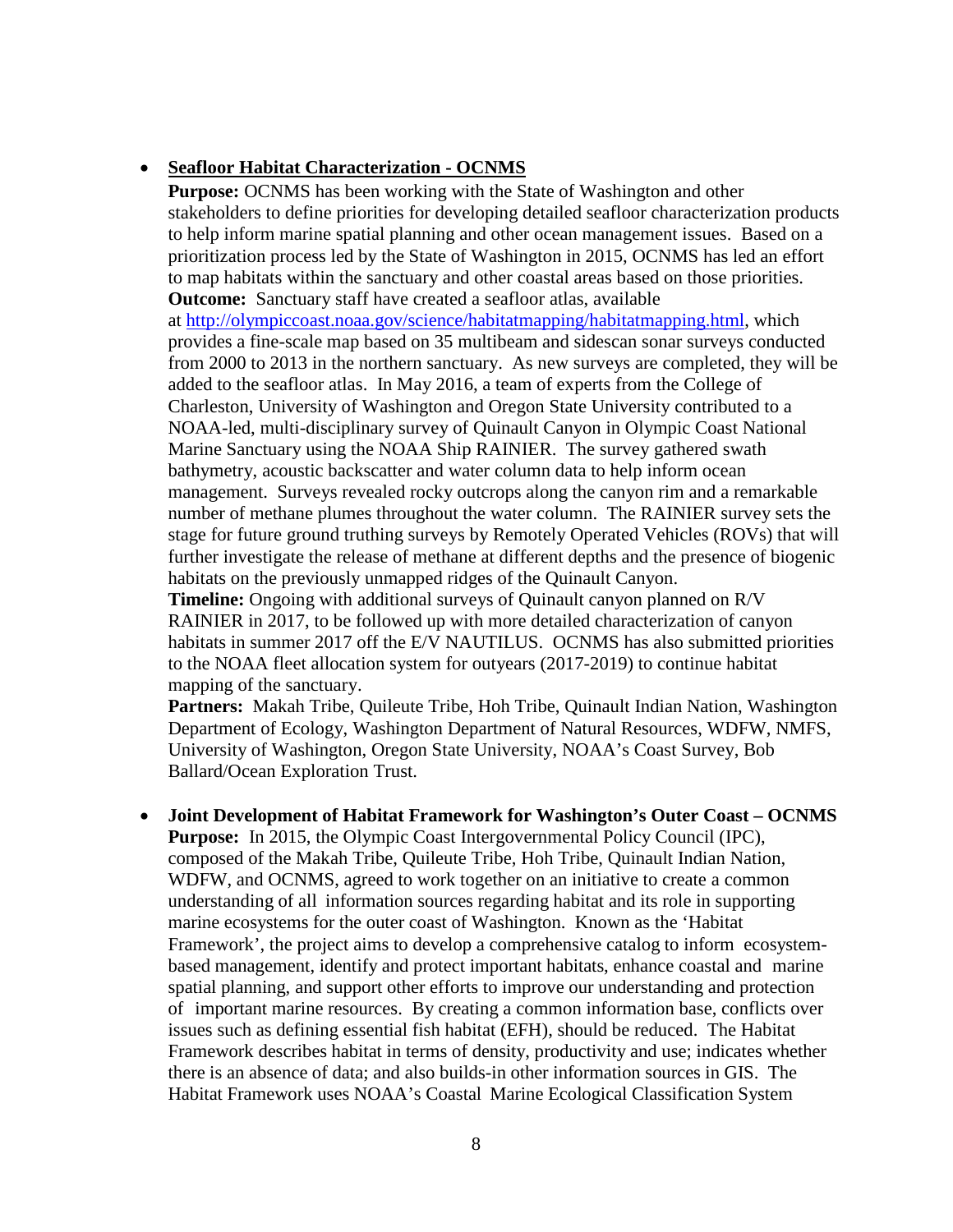(CMECS) developed by the Federal Geographic Data Committee; this project will be the largest application of CMECS to date.

**Outcomes** In 2016, IPC technical staff and subject matter experts formed a Habitat Framework Technical Team to identify resources both inside and outside of NOAA to accomplish the work. The subject matter experts contributed data for two (seafloor geomorphology and sediments) of the four components of the CMECS classification. NatureServe was contracted to combine these two data layers into CMECS Ecological Marine Units (EMUs), a geophysical expression of the seafloor's structure and overlying sediments. EMUs are the first products that will test the function and applicability of broad-scale ecosystem mapping programs within the Habitat Framework concept. **Timeline:** In 2015-2016 the IPC developed a work plan for creating the Habitat Framework. The coastal tribes are currently reviewing the CMECS EMUs and determining next steps.

**Partners:** Makah Tribe, Quileute Tribe, Hoh Tribe, Quinault Indian Nation, WDFW, and NMFS.

**Other Information of Interest:** Status updates of the Habitat Framework have been presented to the Council. This project may help with defining EFH in the future.

#### • **Habitat Characterization - CBNMS and GFNMS**

(http://sanctuaries.noaa.gov/science/conservation/benthic-characterization-cb-gf.html) **Purpose:** Very little of the seafloor habitat off of northern California has been explored and even less is characterized using visual survey techniques, especially deep-water habitats. The goals of benthic surveys using a Phantom HD2 ROV were to characterize deep-water benthic habitats, ground truth predicted habitat classifications, ground truth predictive habitat suitability models for coral and fish occurrence, and contribute to education and outreach about deep-water habitats. The sampling scheme was designed to characterize three classes of habitat predicted by multibeam sonar data: 1) hard-rugose (high-relief, hard bottom), 2) hard-flat (low-relief, hard bottom), and 3) soft-flat (low relief, soft bottom). The surveys were conducted September, 2014 off the coast of Sonoma County, CA, at dive targets near Bodega Canyon and on a rocky feature informally named the 'Football.' The targeted sites are within the northern areas recently added to CBNMS and GFNMS. Information was collected to establish a baseline characterization of these areas and to better inform researchers and the sanctuaries' managers of these deep-water ecosystems.

**Outcome:** A total of 20 transects were conducted, nine at the Bodega Canyon site and 11 at the Football at depths ranging from 180 to 306 meters. At Bodega Canyon, at least 30 taxa of fish, 6 coral taxa and 6 sponge taxa were observed. At the Football, at least 34 taxa of fish, 5 coral taxa and 4 sponge taxa were observed. At the Football, a large sedimentary rock outcrop slope was observed with many ledges and overhangs providing an ideal habitat for invertebrates and hundreds of rockfish. A sea whip commonly seen while surveying the Football was collected and determined to be a new species *Swiftia farallonesica*. Other interesting observations included large aggregations of catshark and skate egg cases at the Football. Derelict fishing gear was observed at both sites. The survey report can be found online: *Benthic Characterization of Deep-Water Habitat in the Newly Expanded Areas of Cordell Bank and Greater Farallones National Marine Sanctuaries* (2016).

**Timeline:** Future benthic habitat surveys are being planned for 2017 and 2018 the Ocean Exploration Trust and other partners.

**Partners:** National Centers for Coastal Ocean Science, U.S. Geological Survey, and California Academy of Sciences**.**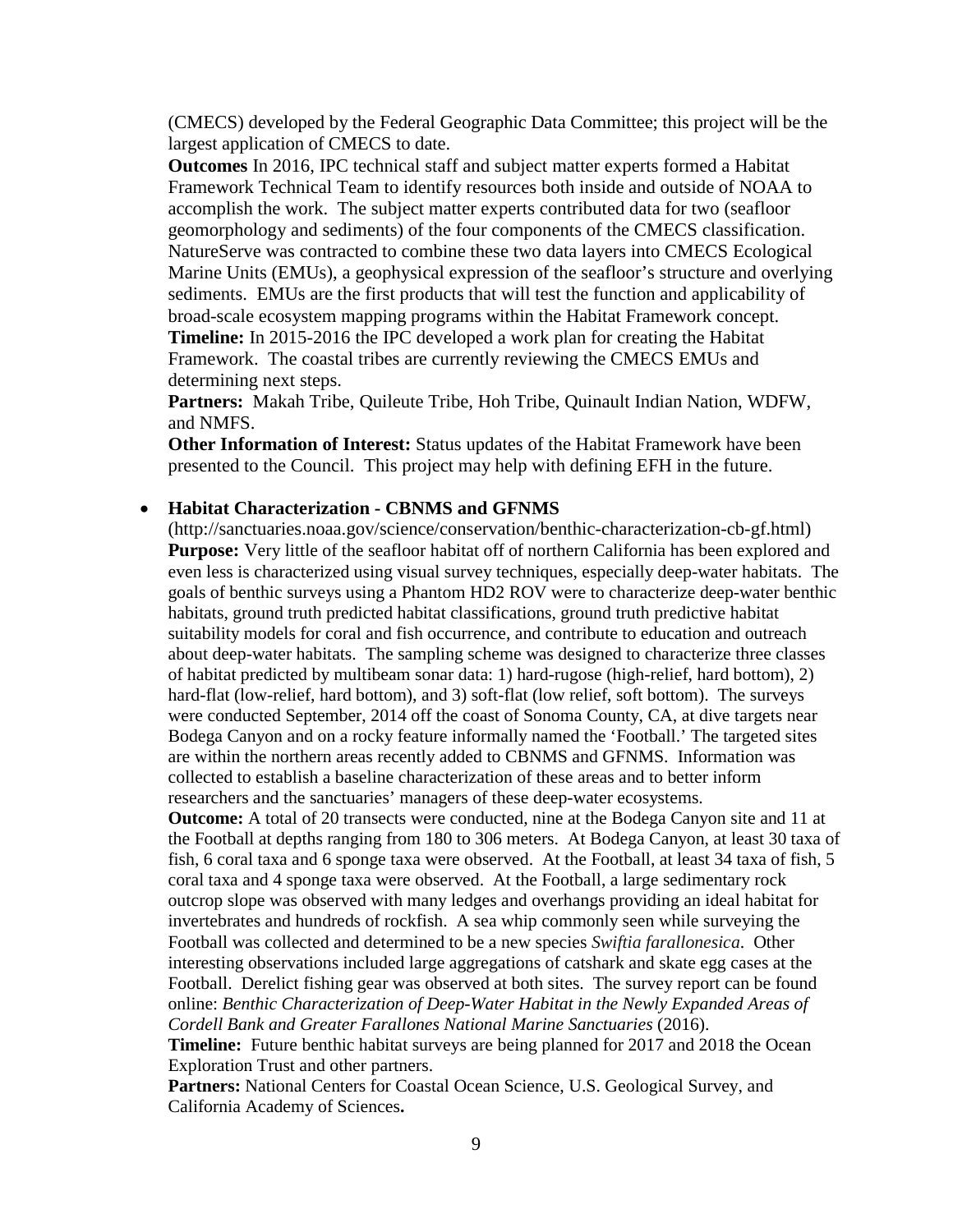- **Coordination to modify groundfish EFH and Rockfish Conservation Areas (RCAs) Purpose**: A central objective of national marine sanctuaries is resource protection, including protection of biodiversity and ecosystem health. As such, protecting groundfish EFH and RCAs from adverse impacts from fishing is aligned with sanctuary goals. The five west coast sanctuaries work diligently to characterize the status of benthic habitat in national marine sanctuaries (see recent findings in this report), including the status of EFH. Newly collected benthic habitat data, since the implementation of groundfish EFH, formed the basis of information of proposals submitted to the Council. The sanctuary proposals submitted by MBNMS, GFNMS and OCNMS (subsequently withdrawn), sought to identify and protect sensitive biogenic habitat from trawl gear impacts and also to identify and re-open and return areas of soft bottom habitat that are valuable historical fishing grounds to the bottom trawl fleet. The following is an overview of the EFH proposals and activities conducted by national marine sanctuaries:
	- o **MBNMS:** The goals of the 2013 MBNMS proposal are to protect additional sensitive habitats that were overlooked during the 2006 review, while improving fishing opportunities for the bottom trawl fleet relative to the current array of EFH Conservation Areas. Modifications to the RCA were not considered until 2016, when one additional area (head of Ascension Canyon) was agreed upon by the MBNMS collaborative and added to the Coastwide Collaborative proposal.

**Outcome**: Incorporation of the MBNMS proposal into the Coastwide Collaborative proposal, and GIS maps and benthic habitat data for the EFH review.

**Timeline:** The MBNMS collaborative proposal is incorporated into the Coastwide Collaborative proposal currently being analyzed by NMFS for a decision by the Council in 2017.

**Partners:** The MBNMS proposals was developed in collaboration by MBNMS Advisory Council representatives (Harbors and Commercial Fishing), Alliance of Communities for Sustainable Fisheries, Monterey Bay trawl fishermen, the City of Monterey, Oceana, Natural Resources Defense Council, Ocean Conservancy, The Nature Conservancy, the California Groundfish Collective (used to be CA Risk Pool) and Environmental Defense Fund.

o **GFNMS:** The goals of the 2013 GFNMS proposal are to protect Rittenberg Bank, previously overlooked during the 2006 EFH designation process, and to protect newly identified sensitive habitat areas discovered at Cochrane Bank and the Farallones Escarpment.

**Outcome**: Most elements of GFNMS proposal have been incorporated into the Coastwide Collaborative proposal, and GIS maps and benthic habitat data have been added to the EFH review process.

**Timeline:** The proposed boundaries of the EFH Conservation Area at Rittenberg Bank, and the remaining elements of the GFNMS proposal as part of the Coastwide Collaborative proposal are currently being analyzed by NMFS for a decision by the Council in 2017.

**Partners:** GFNMS staff coordinated with local stakeholders and fishermen while developing the GFNMS proposal, but were not able come to consensus when the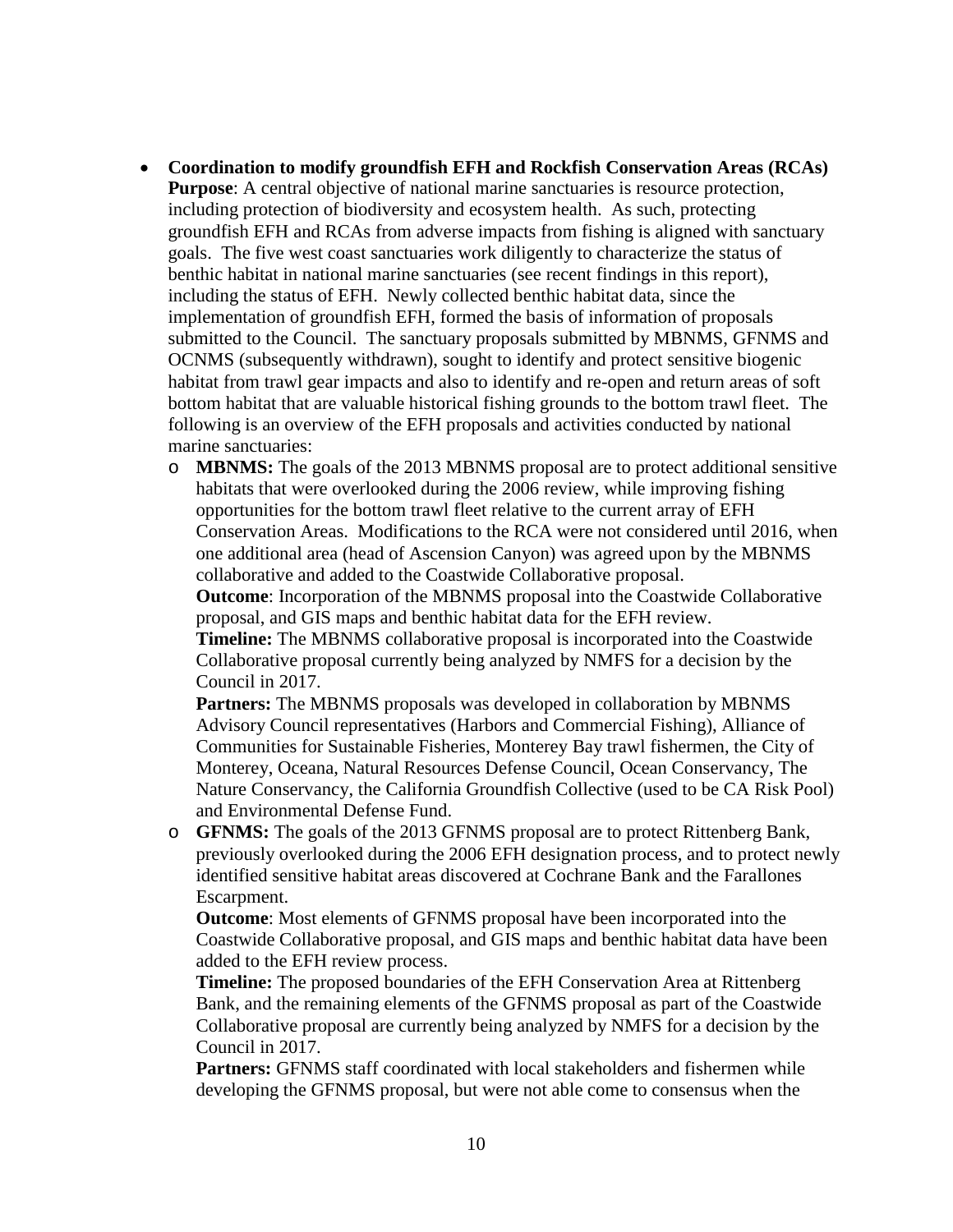proposal was submitted in 2013. Since then, GFNMS staff have continued to coordinate with local fishermen and stakeholders, and representatives of the Coastwide Collaborative.

- o **CBNMS:** Staff from CBNMS coordinated with the Coastwide Collaborative to include benthic habitat data on the scale of CBNMS and consideration of habitat protection goals from CBNMS into the Coastwide Collaborative proposal. Managers at CBNMS recommended opening an area currently closed to bottom trawling on the continental shelf, and to close a few areas to bottom trawling that are in close proximity of Cordell Bank.
- o **CINMS and OCNMS:** Staff from CINMS and OCNMS coordinated with representatives of the Coastwide Collaborative by sharing seafloor habitat data and the habitat protection goals of the respective national marine sanctuaries.

# • **Deep Sea Coral Restoration Study - MBNMS**

**Purpose:** To develop coral transplant techniques for deep-sea coral restoration, and restore an area that has been previously impacted by trawling. These techniques may be useful in restoration of areas, especially those impacted by the British Petroleum spill in the Gulf of Mexico. Branch clippings from large individual *Paragorgia* and *Isidella* corals ( $n = 76$ ) have been successfully taken and transplanted on Sur Ridge, in MBNMS. This novel technique needs to be further refined and clearly documented. In the next phase, suitable coral transplants will be made to areas previously impacted by trawling. Survival and growth of the coral transplants and ecological descriptions of the surrounding areas will be monitored through time.

**Outcome/Timeline:** By June 2018, publish a methods manual for transplanting deep-sea corals. Begin implementing restoration in formerly trawled areas (near Sur Ridge or Monterey Bay) in December 2018.

**Partners:** MBARI

# **RESEARCH AND MONITORING**

• **Sanctuaries Marine Biological Observation Network - MBNMS and Florida Keys National Marine Sanctuary (FKNMS)** [\(http://www.marinebon.org\)](http://www.marinebon.org)/) **Purpose**: The Marine Biological Observation Network (MBON) is focused on integrating data from existing long-term observing programs and developing new observing methods (e.g. sampling environmental DNA from marine waters) to improve our understanding of changes in and connections between marine biodiversity and ecosystem functions. MBNMS and FKNMS serve as sentinel sites for monitoring marine biodiversity of coastal, shelf and deep-sea ecosystems.

**Outcome:** The sanctuaries MBON demonstration project is in the process of developing a number of products including:

- o A data catalog [\(http://mbon.ioos.us\)](http://mbon.ioos.us)/) of in situ and remotely-sensed physical, chemical and biological observations focused on biodiversity, from microbes to whales, and habitat characterization in MBNMS and FKNMS.
- o An on-line data portal to improve access to data and support integration, visualization and analysis of observing data.
- o Key indicators and indices of biodiversity status and trends for sanctuary condition reports.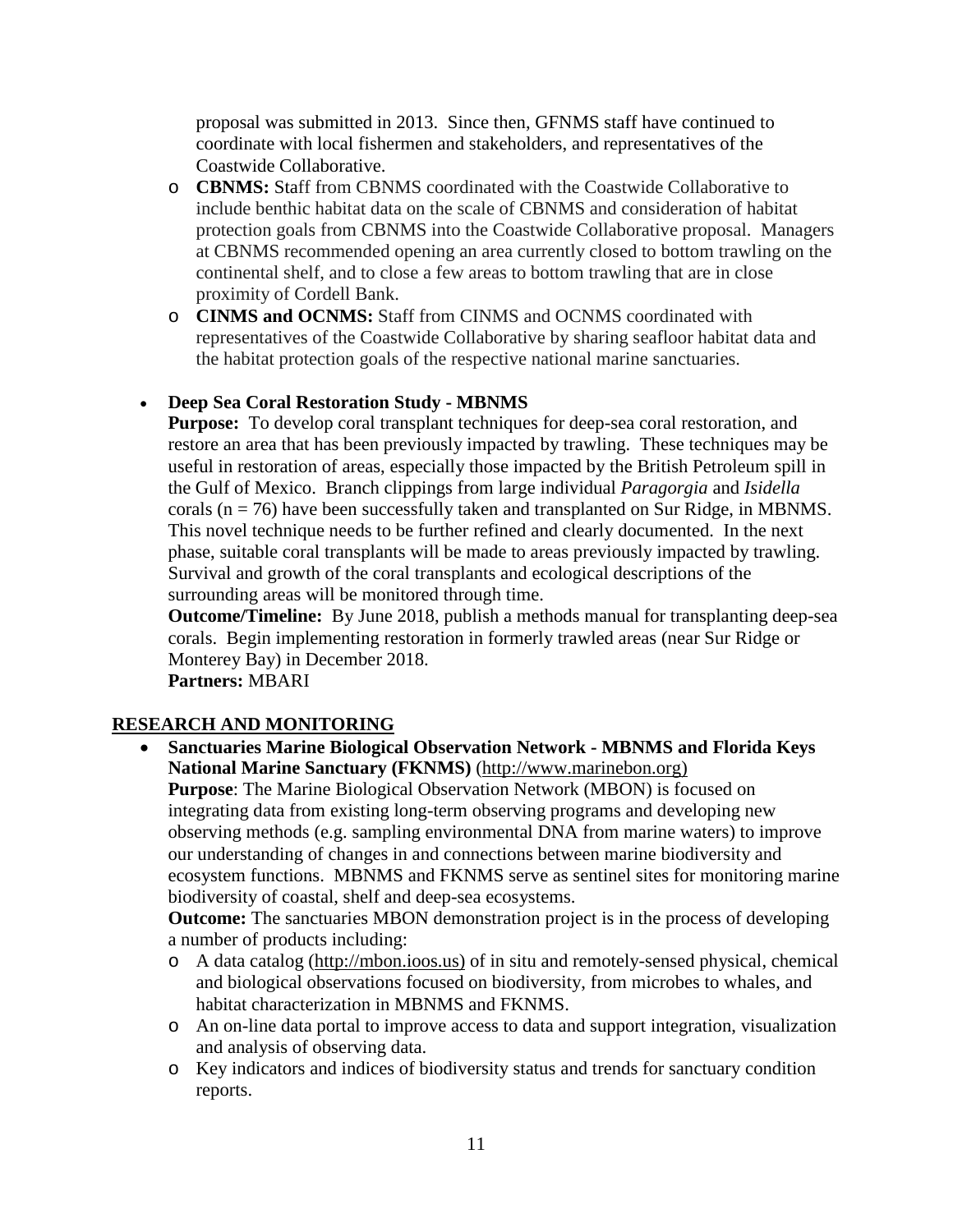- o A process to dynamically update MBON information for sanctuary status and trend reports.
- o Innovative molecular (e.g., environmental DNA) and remote sensing technologies, and methods for observing marine biodiversity.

**Timeline:** The MBON project was initiated in 2014 and is projected to be carried out for 5 years through 2019.

**Partners:** MBARI, ONMS, MBNMS, FKNMS, NMFS (SWFSC & SEFSC), IOOS, CeNCOOS, California Current Integrated Ecosystem Assessment (CCIEA), Woods Hole Oceanographic Institution, University of South Florida, Stanford University, Florida Fish and Wildlife Conservation Commission's Fish and Wildlife Research Institute, Ocean Biogeographic Information system (OBIS) and others. The MBON project is funded under the National Ocean Partnership among NOAA, BOEM, and NASA, with the U.S. Integrated Ocean Observing System (U.S. IOOS) program pioneering the implementation.

### • **Biological Response at the MPA Network of CINMS**

[\(http://www.piscoweb.org/files/CI\\_10-Yr\\_Brochure\\_web.pdf](http://www.piscoweb.org/files/CI_10-Yr_Brochure_web.pdf) and [http://www.piscoweb.org/files/CI\\_10-Yr\\_Brochure\\_web.pdf\)](http://www.piscoweb.org/files/CI_10-Yr_Brochure_web.pdf)

**Purpose:** Designated in phases (2003, 2006 and 2007), the network of Channel Islands MPAs was designed to help rebuild depressed populations, restore biodiversity and improve ecosystem health by protecting habitats and living resources. CINMS provides continuing support for ongoing monitoring of the network, learning from results to better understand the efficacy of these protected zones. Understanding the impact of MPAs on ecosystem condition has been a focus of long-term monitoring efforts by scientists at universities, government agencies and non-profit organizations, working in partnership with the sanctuary.

**Outcome**: The first five-year evaluation of the Channel Islands MPAs occurred in 2008. An additional five years of monitoring show that in general, biomass and abundance of targeted species are increasing at a higher rate inside reserves compared to reference areas open to fishing. The Channel Islands National Park and PICSCO have been tracking changes in kelp forest and shallow rock habitats in CINMS, both inside and outside of MPAs. The monitoring results show changes in algal, invertebrate and fish species in the region, specifically:

- o Average biomass of species targeted by fishing, such as rockfish, kelp bass and lobster, has increased both inside and outside of MPAs since their implementation. The rate of increase is much greater inside MPAs where fishing is not allowed;
- o Increased biomass inside marine reserves (the no-take MPAs), known as the 'reserve effect,' results from larger-sized individuals (e.g., kelp bass, sheephead) and higher densities (more individuals in the same size area) inside MPAs (*PISCO* 2013);
- o The reserve effect is more consistently observed for species subject to high fishing pressure, such as California spiny lobster, sea cucumber and sheephead. Unfished and lightly fished species show no consistent patterns relative to protection; some are more abundant inside and some are more abundant outside MPAs.

This pattern of higher biomass of targeted species inside MPAs is fairly consistent among the four islands surveyed despite strong biogeographical patterns across the Channel Islands. Although there was significant variation in average biomass of targeted and nontargeted species among islands, the positive reserve effect was observed at most islands.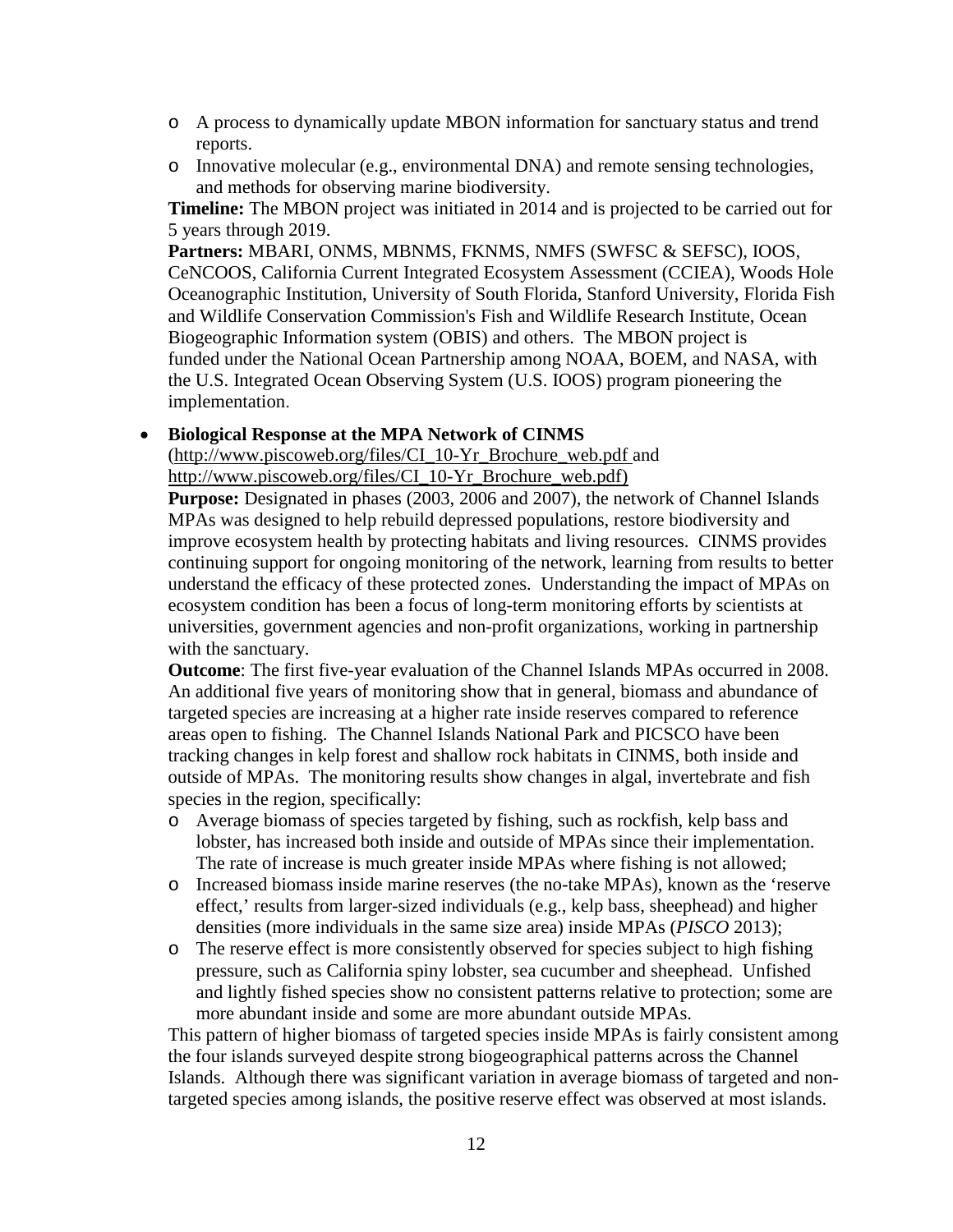San Miguel Island, which is the coldest and most distant from ports, showed no significant difference in fished species biomass inside and outside the reserve. This highlights the fact that environmental conditions, fishing patterns, and other variables are important to consider when evaluating MPA performance.

Repeated visual surveys of mid-depth rock and subtidal soft-bottom inside and outside of MPAs in CINMS at depths of 20-80 m have been conducted using ROVs. These habitats are home to many commercially and ecologically important species, such as lingcod, sheephead and many species of rockfish. Similar to the patterns observed for kelp forest and shallow rocky reef habitats, overall biomass of demersal fishes increased over time, and the magnitude of increase was higher inside of MPAs for some harvested fish species. Specifically:

- o A 250% increase in total fish per kilometer was observed in 2014 compared to the annual average count from baseline surveys conducted in 2005-2009.
- The average density of four targeted fish species increased both inside and outside of MPAs, but the magnitude of increase was higher inside MPAs.

Additional processing and analysis of ROV videos is needed to determine trends in abundance of additional fish and invertebrate species, and to compare patterns across targeted and non-targeted species.

Specific products summarizing monitoring results:

- California Department of Fish and Game (CDFG), PISCO, Channel Islands National Marine Sanctuary (CINMS), & Channel Islands National Park (CINP). (2008). *Channel Islands Marine Protected Areas: First 5 Years of Monitoring: 2003–2008*. 20 pp[.](https://www.google.com/#q=channel+islands+Mpas+2008)
- PISCO (2013). *A Decade of Protection: 10 Years of Change at the Channel Islands*[.](http://www.piscoweb.org/files/CI_10-Yr_Brochure_web.pdf) **Timeline:** Ongoing monitoring.

**Partners**: Channel Islands National Park, PISCO and Marine Applied Research and Exploration (MARE).

#### • **Restoration of White Abalone – CINMS**

(http://www.fisheries.noaa.gov/pr/species/Species%20in%20the%20Spotlight/white\_abalone \_spotlight\_species\_5-year\_action\_plan\_final.pdf)

**Purpose:** According to NMFS, surveys conducted in southern California show that at least a 99% reduction in white abalone (*H. sorenseni*) density has occurred since the 1970s. Once occurring in numbers as high as  $1/m^2$  of suitable habitat, recent surveys show that densities average 1/hectare  $(10,000 \text{ m}^2)$  in the Channel Islands off southern California. NMFS and partners have developed a four- step restoration plan: 1) locate surviving white abalone by surveying historical habitat; 2) collect broodstock; 3) breed and rear a new generation of juveniles and ultimately, broodstock; and 4) reestablish refugia of self-sustaining brood stocks in the wild. As the marine habitat surrounding the Channel Islands may support endangered white abalone and could serve as suitable habitat for restoration efforts, CINMS staff have been supporting field-operations of the restoration plan. The assistance has included use of the sanctuary vessel SHEARWATER to conduct dive trips to survey for white abalone and suitable habitat, with sanctuary staff divers participating. As noted above, the recent nomination of Southern California Offshore Banks National Marine Sanctuary recognizes the importance of protecting the remaining white abalone populations at Tanner and Cortes Banks.